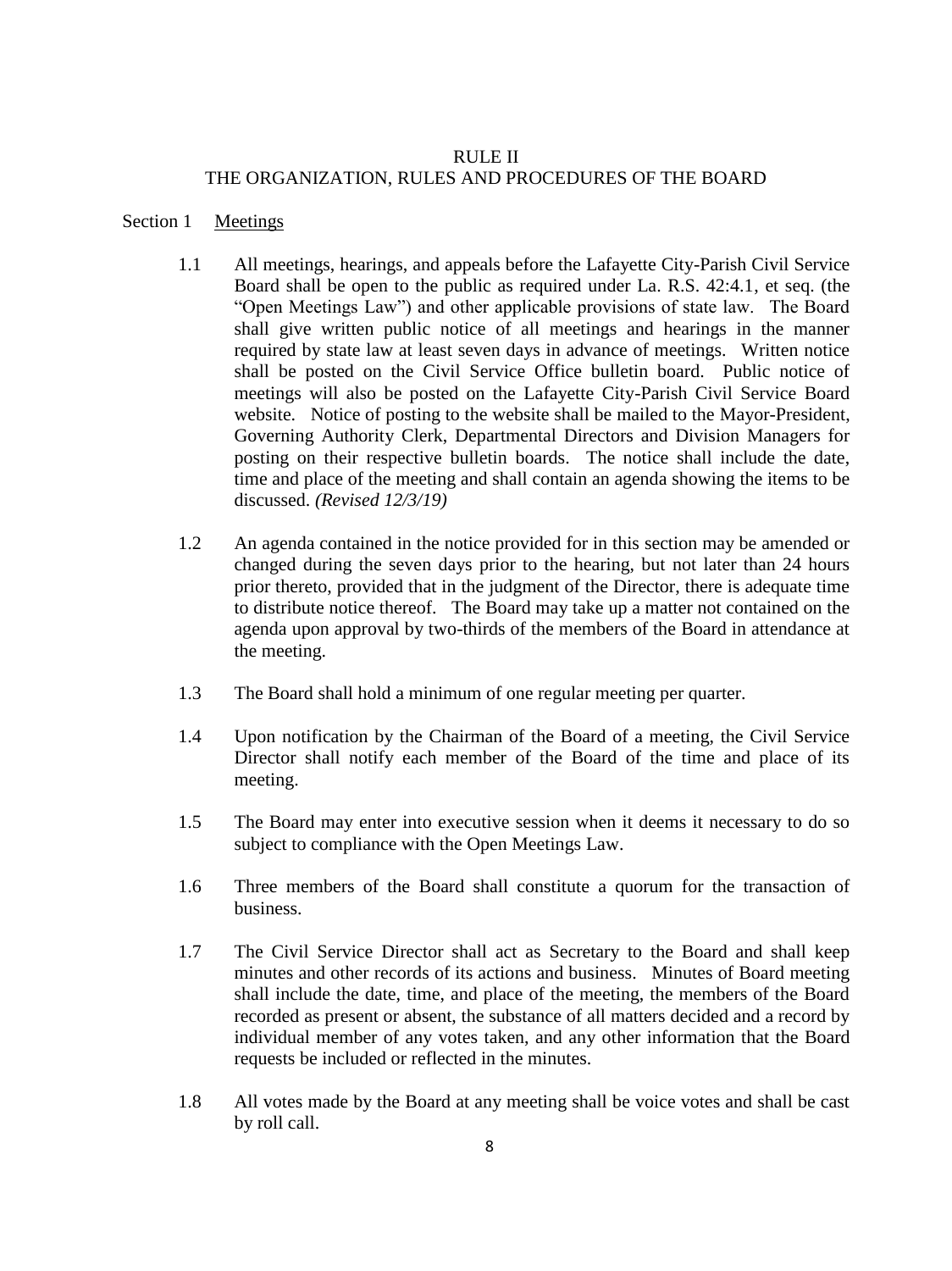### Section 2 Vacancies and Officers of the Board

- 2.1 Vacancies on the City-Parish Civil Service Board shall be filled as provided by Section 4-15 of the City-Parish Charter.
- 2.2 The Board shall elect from its membership a Chairman and Vice-Chairman on an annual basis. At the first meeting of the Board following January 1st of each year, the Board shall elect a Chairman and Vice-Chairman who shall serve for a term of one year from January 1st through December 31st of the calendar year. The Vice-Chairman shall assume duties of Chairman in the absence thereof.
- 2.3 The Board shall not be bound by any rules of order, evidence or procedure at its meetings, hearings or investigations except such as it may itself establish.
- 2.4 A member of the Civil Service Board may be removed by the Governing Authority for cause after being served with written specifications of the charges and being afforded an opportunity for a public hearing thereon by the Governing Authority. *(Revised 12/3/19)*

# Section 3 Rules

- 3.1 Rules shall be adopted or amended by the Board either in proposed or revised form only after a public hearing at which opportunity to show cause why the proposed rule, amendment or part thereof should not be adopted is provided.
- 3.2 Prior to holding any public hearing for purposes of adopting rules, the Board shall furnish at least 30 calendar days advance notice of the date, time and place to the public and employees by posting a notice on the Civil Service Office bulletin board and posting a notice to the Lafayette City-Parish Civil Service Board website. Said notices shall include a copy of proposed rules. Notice of posting to the website shall be e-mailed to the Mayor-President, Governing Authority and all Departmental Directors and Division Managers for posting of their bulletin boards. *(Revised 12/3/19)*
- 3.3 Prior to the meeting, a second e-mailed notice shall be issued at least 7 calendar days in advance for posting on the Lafayette City-Parish Civil Service Board website and all bulletin boards of each Department stating the date, time and place of the meeting. *(Revised 2/27/14)*
- 3.4 Rules adopted according to these provision shall be provided to the Mayor-President, Governing Authority, Departmental Directors and Division Managers within 15 calendar days after their adoption. *(Revised 12/3/19)*
- 3.5 Unless otherwise provided, rules adopted by the Board shall become effective immediately.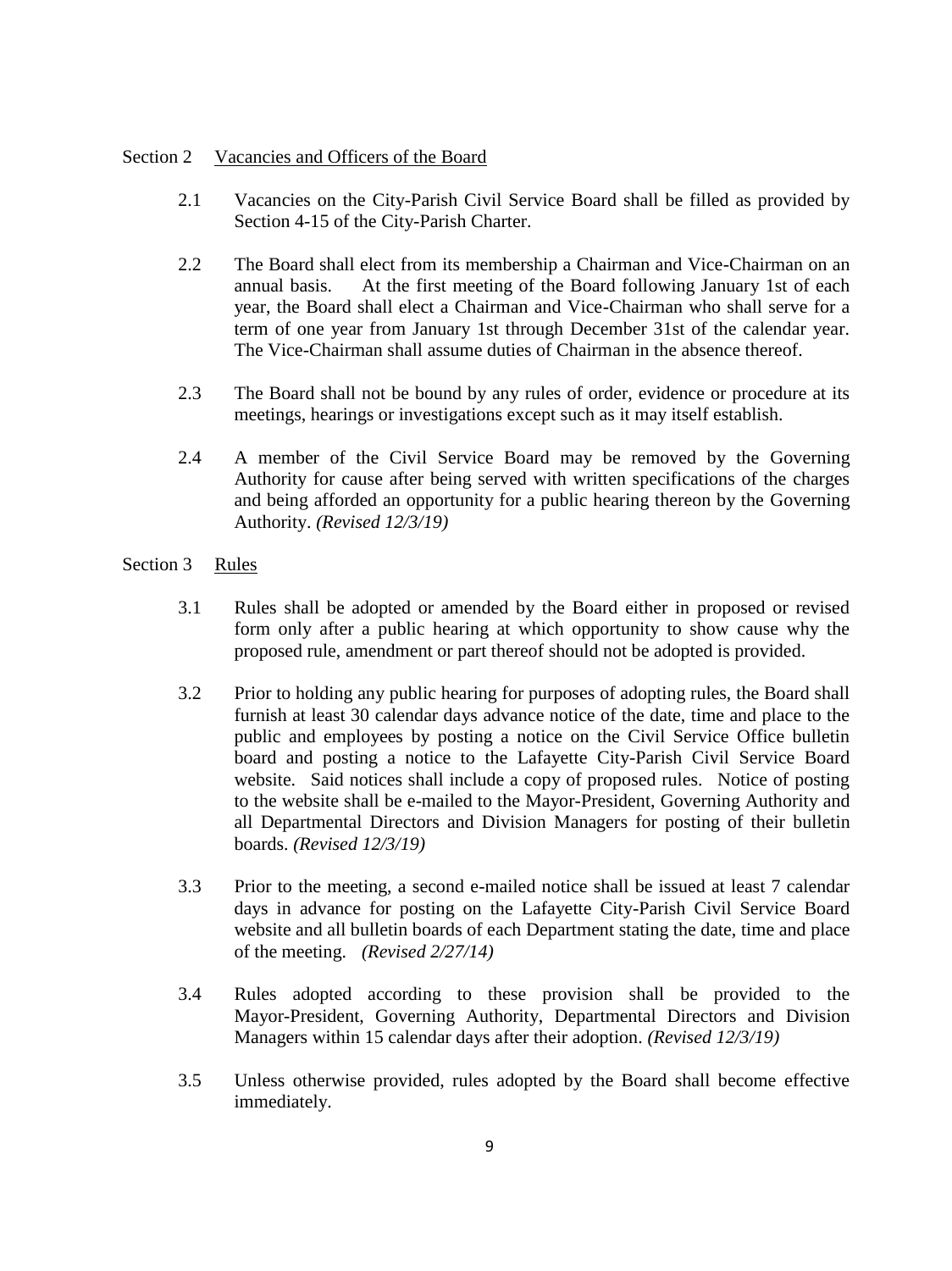### Section 4 Hearings, Appeals and Testimony

- 4.1 Regular employees in the classified service who feel that they have been subjected to disciplinary actions by the Appointing Authority involving dismissal, suspension, reduction in pay or demotion or have been denied any right under the provisions of the Charter or these rules, without just cause shall have the right to seek a hearing before the Board to evaluate the Appointing Authority's actions and determine whether the Appointing Authority had just cause and acted in good faith in taking the action.
- 4.2 Applicants for employment in the classified service shall have the right of appeal to the Board on questions of acceptance of applications, examinations, scoring thereof, certification of eligibles for employment and related actions.
- 4.3 Persons entitled to lodge appeals to the Board under this section shall do so by submitting a written request for appeal directly to the Board, through the Civil Service Director, and specifying in writing therein the reasons that an appeal is being sought. Where the Appointing Authority has taken disciplinary action for which an employee is entitled to lodge an appeal under this section, the initial written request for appeal must be received by the Board within twenty (20) calendar days after the date upon which the employee receives written documentation from the Appointing Authority detailing the disciplinary action being imposed and the reasons therefor. Should the deadline date to appeal fall on a weekend or City-Parish Government holiday, said appeal must be filed by 5:00 p.m. on the first day of business following the closure. *(Revised 12/1/21)*
	- A. If such written documentation is placed in the United States mail, postage prepaid, and addressed to an employee at his or her last known address, the Appointing Authority shall provide evidence to the Civil Service Office of such. *(Added 12/1/21)*
	- B. The twenty (20) calendar day window shall commence on the date that the Civil Service Office receives such evidence. *(Added 12/1/21)*
	- C. The petition for appeal must contain all of the following information in order be considered as filed:
		- 1. A description of the employment decision or employment action that was made or taken against the appellant;
		- 2. The name of the individual responsible for the employment decision or employment action that was made or taken against the appellant;
		- 3. The date the appellant received notice of or otherwise learned of the employment decision or employment action that was made or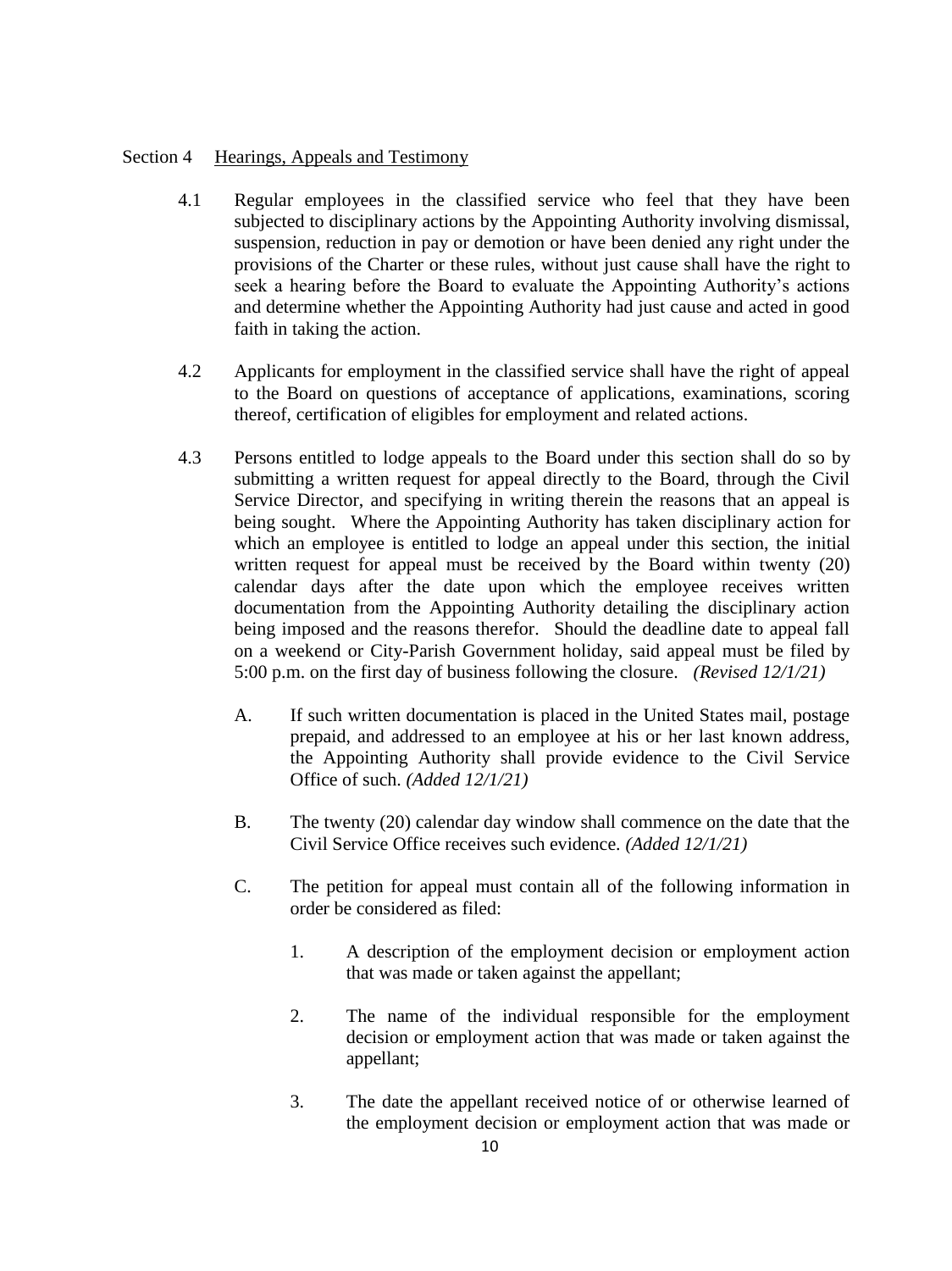taken against the appellant;

- 4. The specific reason(s) why the appellant believes the employment decision or employment action was unjustified;
- 5. The remedy or relief the appellant would like the Board to provide;
- 6. The appellant's current address and telephone number where he or she may be reached;
- 7. The name, address, and telephone number of the appellant's attorney, if an attorney will represent the appellant in the appeal; and
- 8. A signature of the appellant, attesting that the information presented is true and correct. *(Added 10/8/19)*
- 4.4 Upon receipt by the Board of a request for an appeal filed by an employee in accordance with the provisions of this Section, the Civil Service Director and/or the Chairman of the Board shall proceed to schedule the appeal for hearing by the Board. Appeals shall be set for hearing and commenced within seventy-five (75) calendar days of the date that the appeal is filed with the Board. However, the Board shall have the right to postpone and/or continue hearings that have been scheduled as aforesaid within its sound discretion. Notwithstanding the aforesaid, any failure by the Board to schedule and/or commence an appeal hearing within seventy-five (75) calendar days as required herein shall not in any way prejudice and/or affect the rights of the employee and/or the Appointing Authority with regard to the disciplinary action taken and the appeal. *(Revised 2/27/14)*
- 4.5 The Board shall provide the employee and the Appointing Authority with advance written notice of the scheduling of a hearing on an appeal. This notice shall be sent at least twenty-six (26) days before the date fixed for the hearing and shall include the date, time, and place for the hearing. If such written notice is placed in the United States mail, postage prepaid, and addressed to an employee at his or her last known address, notice shall be deemed to have been given on the date the notice is place in the US mail by the Civil Service Office. *(Revised 7/8/21)*
- 4.6 The employee and the Appointing Authority shall provide the Board with a list of witnesses that they may call at the hearing at least seven (7) calendar days in advance of the date of the hearing. Parties shall not be entitled to call any witnesses to testify at the hearing that are not included on the witness list except upon approval of the Board and for good cause shown. The provisions of this subsection shall not apply to rebuttal witnesses.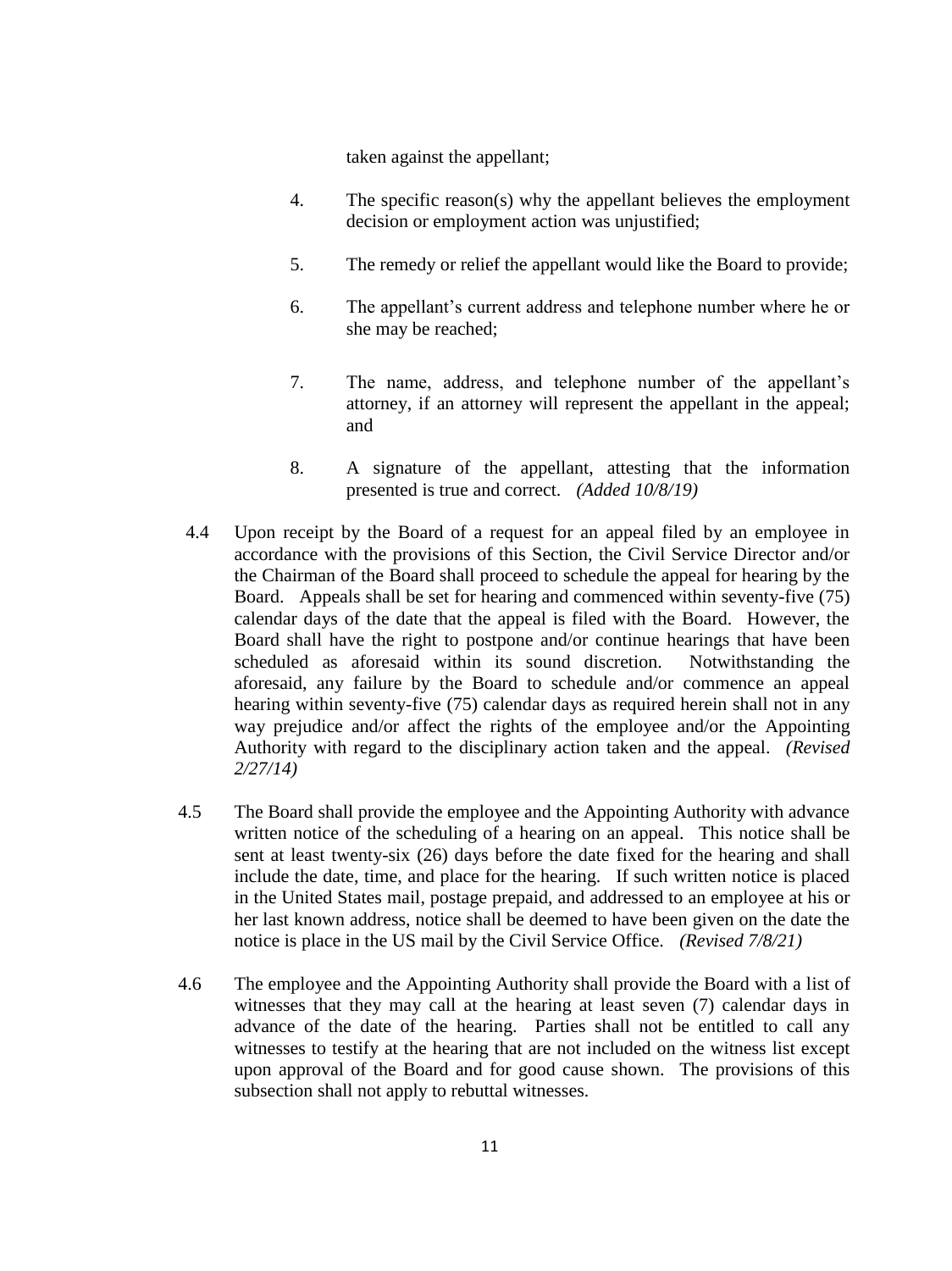4.7 The employee and the Appointing Authority shall provide the Board with copies of all documents that may be introduced at the hearing at least seven (7) calendar days in advance of the date of the hearing. Parties shall not be entitled to place into evidence at the hearing any documents that are not submitted to the Board in accordance with the provisions of this subsection except upon approval of the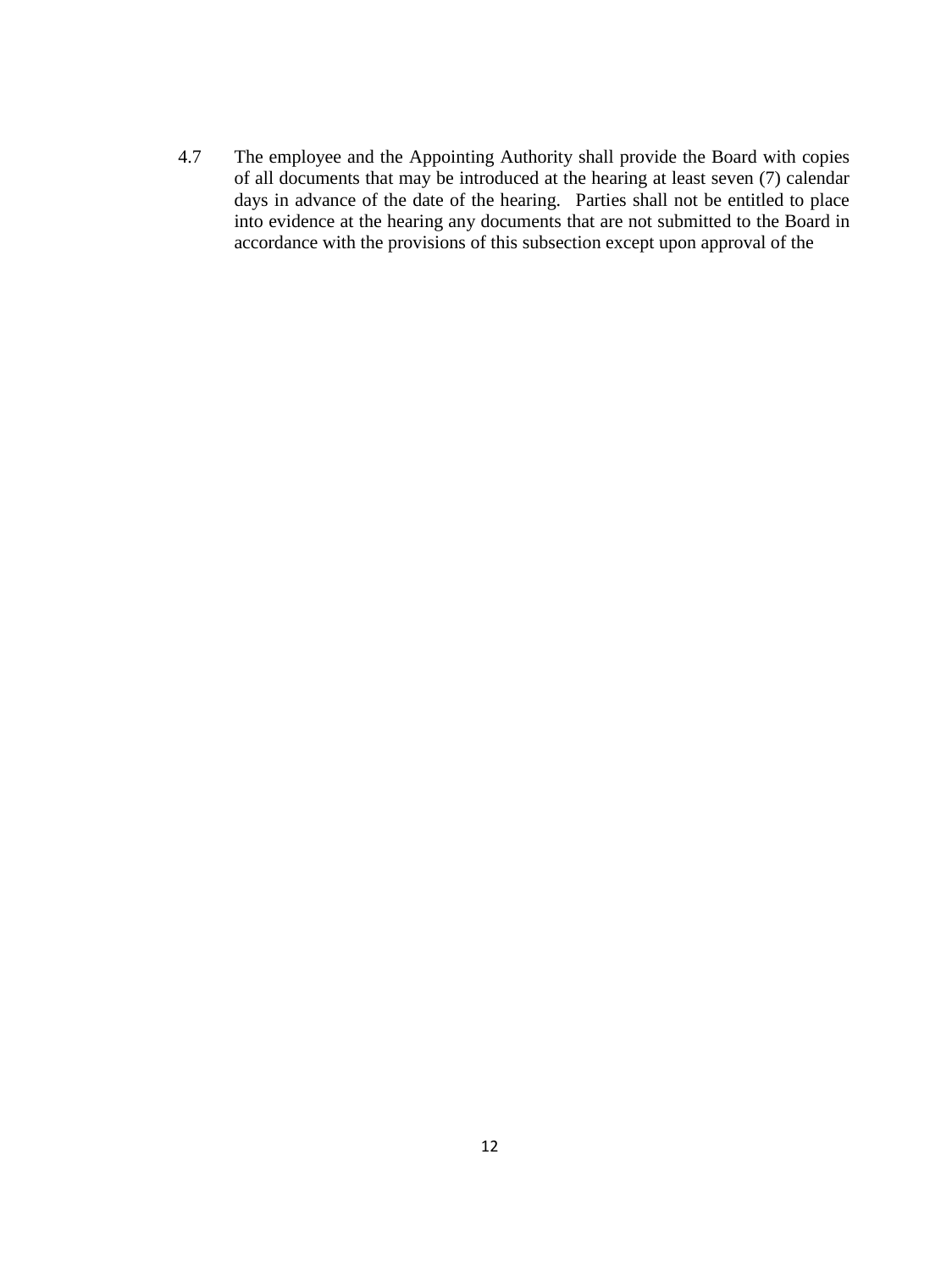Board and for good cause shown. The provisions of this subsection shall not apply to documents and statements to be used for impeachment purposes.

- 4.8 The appellant and the Appointing Authority, and/or their respective legal counsel, shall attend a Pre-Hearing Conference with the Civil Service Board Chair and/or Civil Service Director as well as the Board's legal counsel to discuss and, if possible, agree upon, among other things, stipulations of fact and evidence to be submitted at the hearing. The Director shall endeavor to schedule the Pre-Hearing Conference five (5) to seven (7) calendar days before the date of the appeal hearing. Attendance as the Pre-Hearing Conference is mandatory. *(Added 10/8/19)*
	- A. Prior to the beginning of testimony at the appeal hearing, the Civil Service Director or the Board's legal counsel will inform the Board of the outcome of the pre-hearing conference, including stipulations of fact. *(Added 10/8/19)*
- 4.9 The Board shall not be required to have testimony transcribed, but any involved party who wishes to do so may, at his own expense. In cases where an involved party wishes for the Director to make necessary arrangements to have testimony recorded and transcribed, at the appellant's expense, said party must provide the Director at least 5 calendar days advance notice. When a transcript is made, a copy must be furnished to the Board.
- 4.10 Employees, the Appointing Authority, and any other parties involved in appeal hearings held pursuant to this section shall have the right to be represented by legal counsel.
- 4.11 At all appeal hearings the Appointing Authority shall have the burden of proof and shall proceed first to present its case in support of the actions taken by it against the employee. After the Appointing Authority has completed the presentation of its case, the employee shall be permitted to present his case. The Appointing Authority shall be entitled to present testimony and documentation to rebut the employee's allegations and evidence following the completion of the employee's presentation of his case. Notwithstanding the aforesaid, in all cases in which the employee has asserted that the Appointing Authority has discriminated against him in imposing the disciplinary action taken, the employee shall have the burden of proof and shall proceed first to present his case.
- 4.12 All persons to be called as witnesses by the employee and the Appointing Authority shall be sworn in and placed under the rule of sequestration prior to the commencement of the first hearing on the employee's appeal. Witnesses placed under the rule of sequestration shall be banned from the hearing room during the course of the hearing except when testifying before the Board themselves. Witnesses placed under the rule of sequestration shall further be prohibited from discussing the facts and circumstances of the case with any persons or parties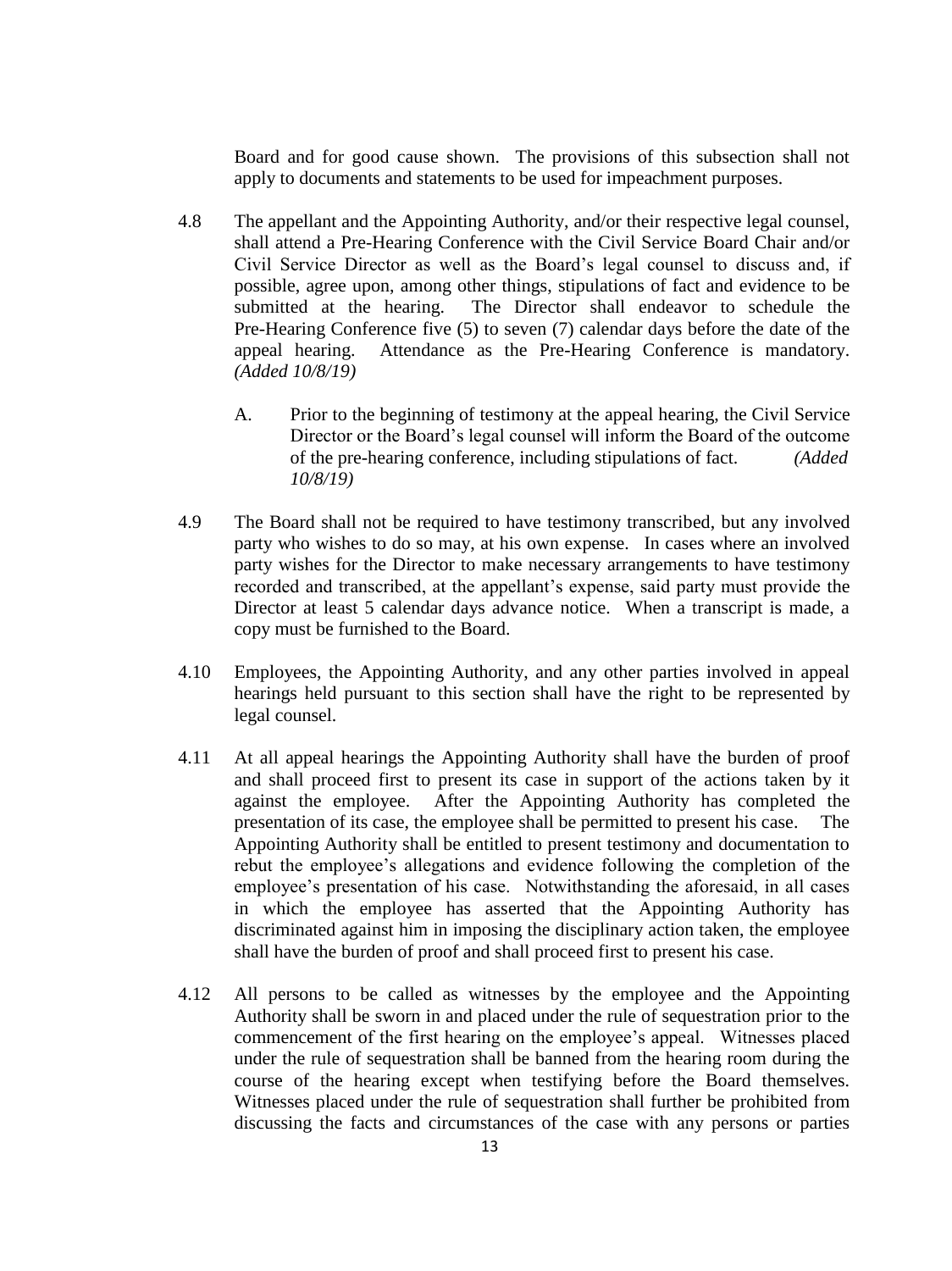other than the attorneys for the employee and/or the Appointing Authority, and/or in the presence of any persons other than the attorneys for the employee and/or the Appointing Authority. After a witness has completed his testimony at a hearing and has been released by the parties, he shall be released from the rule of sequestration, except that he shall be prohibited from discussing the case with any other witnesses until the conclusion of the appeal before the Board.

- 4.13 The Board may require the employee and the Appointing Authority to prepare and produce pre-hearing and/or post-hearing memoranda as it may deem necessary to assist in its arrival at a decision in the case.
- 4.14 The Board shall decide appeals on the basis of relevant facts produced and presented by the employee and the Appointing Authority at the appeal hearing, including sworn testimony and documentary evidence.
- 4.15 The policy of the Board with regard to disciplinary appeals shall be as follows:
	- A. In reviewing disciplinary actions, the Board shall have the duty and authority to determine whether the Appointing Authority acted with just cause and within its rules, procedures, and policies in taking disciplinary action for infractions allegedly committed by an employee, and, if so, whether the discipline imposed is commensurate with the infraction.
	- B. The Board shall act to modify or set aside disciplinary action taken by the Appointing Authority only when it finds that the Appointing Authority has acted unreasonably. The fact that the Board merely feels that the Appointing Authority could or should have pursued a different course of action against such employee shall not be sufficient grounds to modify or set aside disciplinary action taken by the Appointing Authority. (*Revised 4/27/05)*
	- C. For purposes of this Rule, "just cause" shall be defined as a rational basis for the disciplinary action taken by the Appointing Authority, based upon the information available to the Appointing Authority at the time that such discipline was imposed. Just cause shall be deemed to have been established when the Appointing Authority produces evidence demonstrating the employee's commission of the alleged infractions and demonstrating that the commission of such infractions bears a real and substantial relationship to the efficient operation of the affected department of the Lafayette Consolidated Government.
- 4.16 The Board shall rule upon appeals within a reasonable period of time not to exceed thirty (30) days after completion of hearings on the matter. Failure of the Board to act within this time shall constitute an affirmation of the action taken by the Appointing Authority. The Board may issue its ruling in writing, and may include in the ruling written findings of fact with regard to the issues considered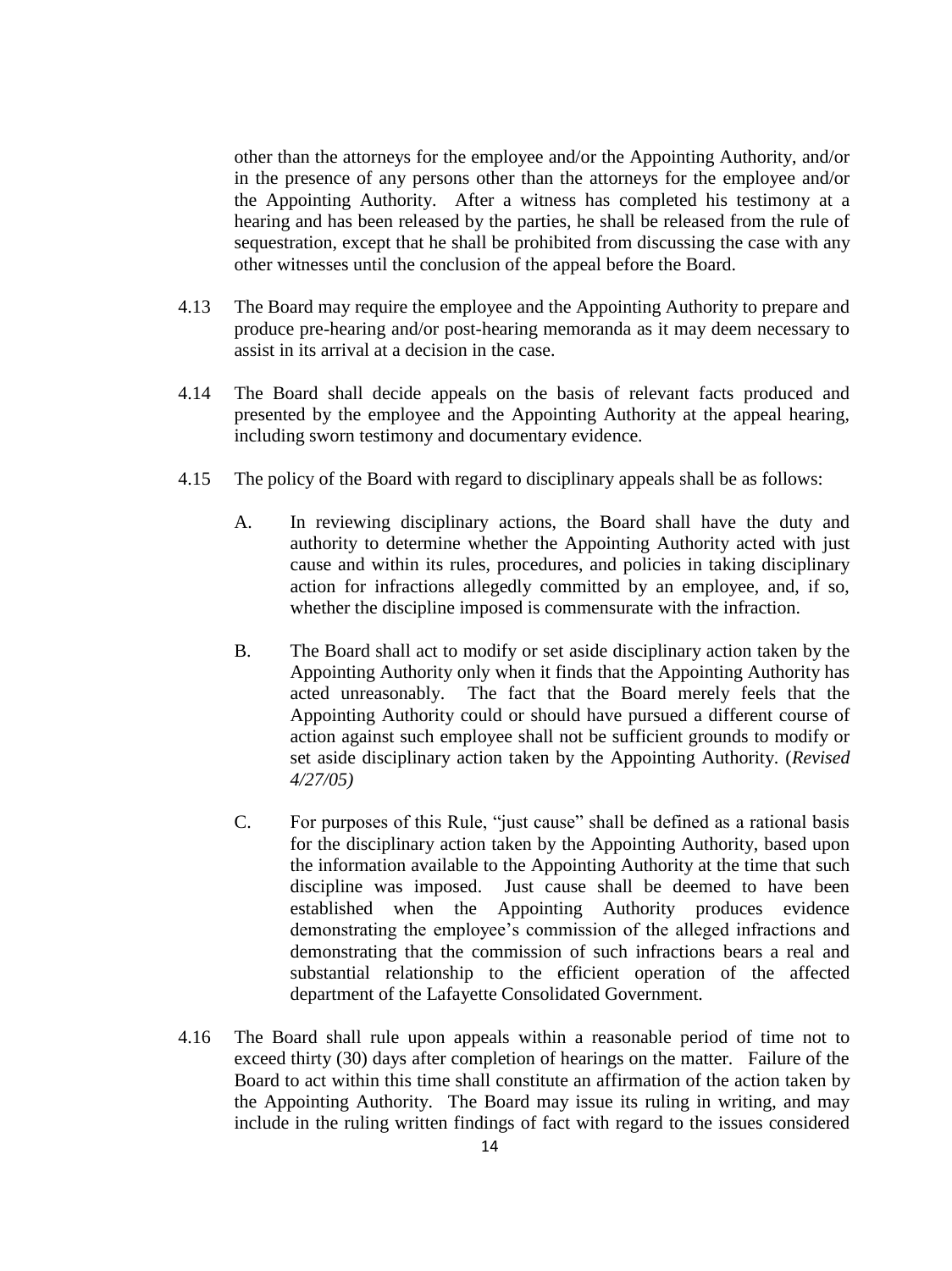in the appeal and with regard to whether the Appointing Authority had just cause for the disciplinary actions taken by it and whether the discipline imposed by the Appointing Authority is commensurate with the infraction committed by the employee.

- A. In accordance with the policies set forth in Section 4.14 herein above, the Board shall take one of the following actions in rendering decisions on appeals:
	- 1. Determine that the action of the Appointing Authority was taken for just cause and affirm the action.
	- 2. Modify the disciplinary action taken by the Appointing Authority and impose a greater or lesser disciplinary action as deemed appropriate under the circumstances.
	- 3. Set aside the action of the Appointing Authority and order it to restore the employee to all benefits and rights lost as a result of the action.
- B. Tie votes shall be deemed to constitute an affirmation of the disciplinary actions taken by the Appointing Authority.
- 4.17 After the Board renders its decision on an appeal, the employee and/or the Appointing Authority shall have the right to appeal the Board's decision to the 15th Judicial District Court for the Parish of Lafayette, Louisiana. The procedure for appealing a ruling of the Board to the 15th Judicial District Court is as follows:
	- A. The party wishing to appeal the Board's decision shall proceed by filing a petition with the 15th Judicial District Court seeking a review of the decision of the Board and stating the reasons in support thereof. Such petition must be filed no later than thirty (30) days after the meeting in which the Board rendered its ruling and decision. If the Board has failed to render a ruling and decision within thirty (30) days after completion of the hearing, such petition must be filed no later than sixty (60) days after conclusion of the hearings on the matter.
	- B. The party appealing the ruling, whether such party is the employee or the Appointing Authority, shall appear as the plaintiff in the petition, and the other party shall be named as defendant. The defendant shall be served with the appeal petition and citation as required by law.
	- C. The Board shall not be a party to any appeal, and if it is named as a party in the appeal, it shall be summarily dismissed upon motion of the employee, the Appointing Authority, or the court on its own motion.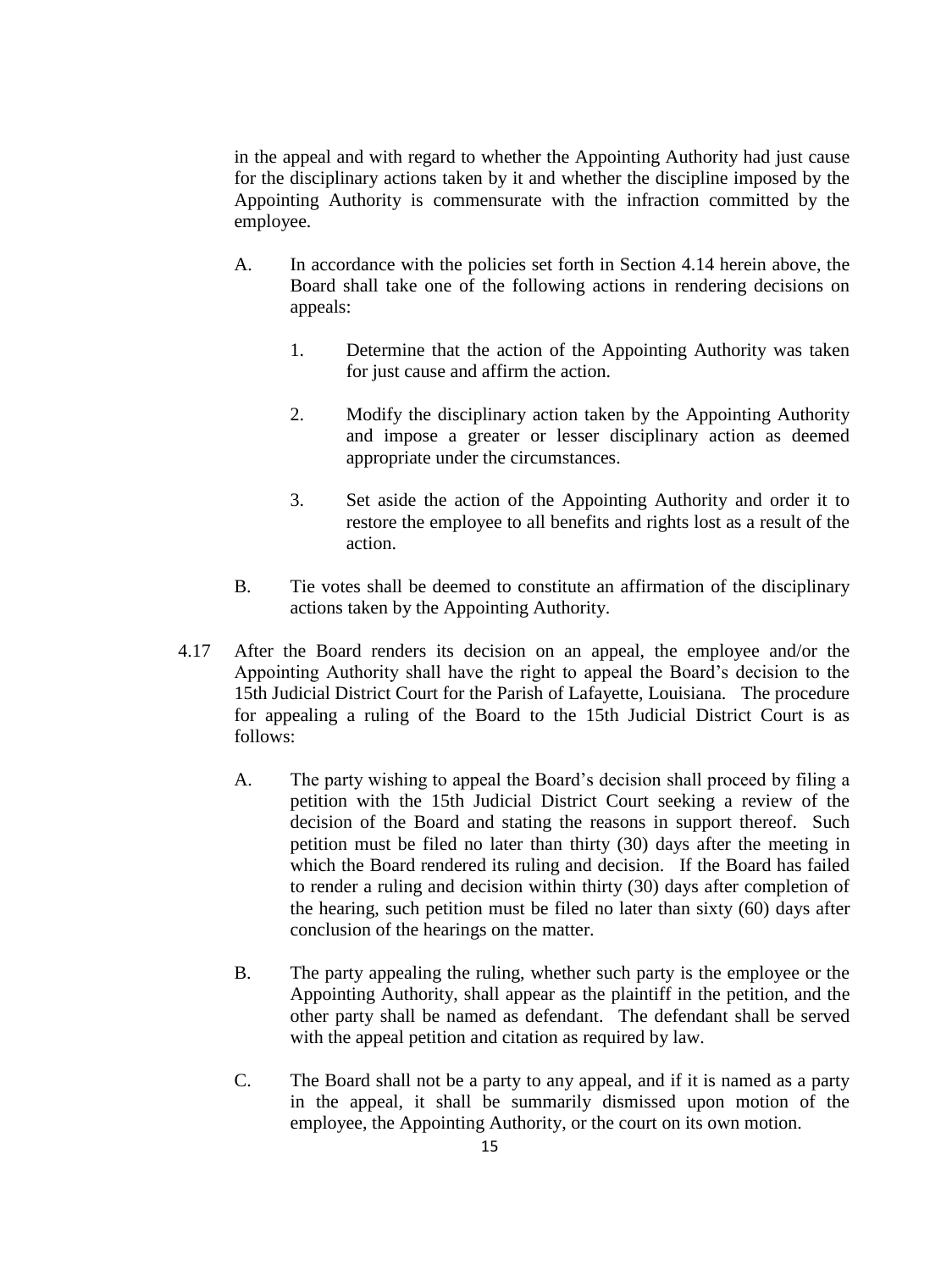D. After a petition for review of the Board's ruling has been filed, any party to the action may request that the record of the proceedings be filed with the Court. All requests shall be made in writing to the Director and shall include the caption and docket number of the suit. Within 30 days after receipt of the written request, the Director shall forward a certified copy of all documents on file with the Board to the Court. The Director shall notify all parties of the filing of the record.

Any party may request in writing, a duplicate copy of the Board's unofficial tape recording of the proceedings. Within 30 days after receipt of a written request, and after payment for the cost thereof, the Director shall provide the requesting party with a duplicate tape recording of the hearing.

- E. The Court shall be limited in its review of the findings of the Board to the testimony, documents, and exhibits placed into evidence at the hearing before the Board, as well as the written findings of the Board. The Court shall not permit the introduction of new evidence on appeal of the Board's findings.
- F. The Court's ruling on appeal shall be limited to a determination of whether the Board's ruling was in error in light of the documents, testimony, and other evidence presented and considered by the Board. The Board's findings shall not be overturned on appeal unless deemed by the Court to be manifestly erroneous and/or contrary to law.
- G. The Board shall have no legal interest in the outcome of an appeal. The Board shall have no duty or responsibility to support or defend its decision and ruling on appeal.
- 4.18 Any official or employee who willfully fails to appear, refuses to testify, induces others to do so or knowingly acts to influence the testimony of witnesses or the availability of evidence to affect the Board's decision shall forfeit his position and remain ineligible for service to the City-Parish Government for a period of 6 years, in addition to any other penalties provided by law to apply to such cases. Acts to the detriment or obstruction of activities of employees engaged in the business of scheduling hearings, delivering subpoenas, and/or obtaining evidence are similarly prohibited.
- 4.19 If an employee initiates an appeal and fails to appear on the date and time set for his/her own appeal hearing before the Board, he/she will be deemed to have abandoned the appeal, and the Board may dismiss the appeal without the need for the Administration to present any evidence on the issue. *(Revised 9.5.18)*